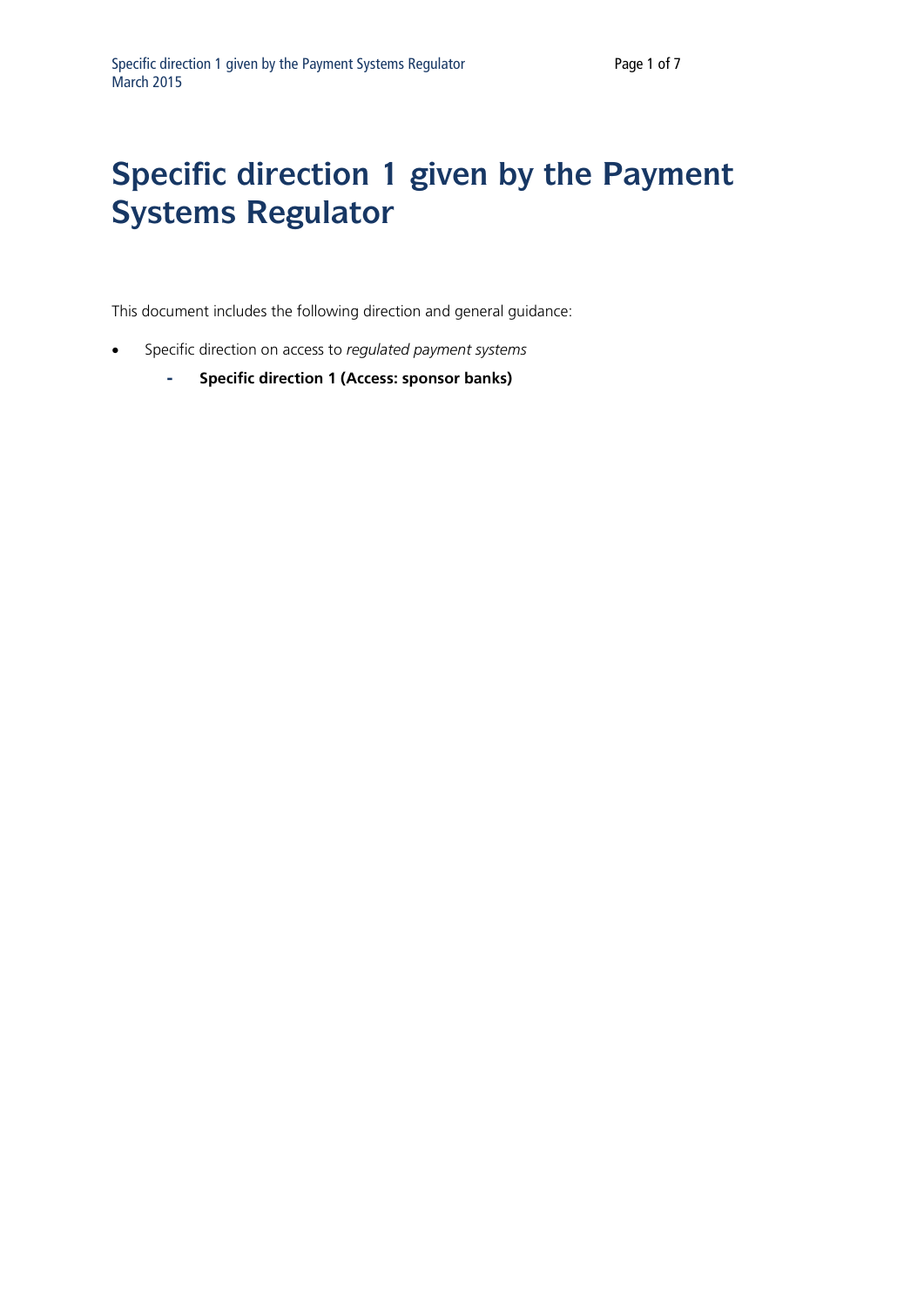## **Specific direction 1 on access to regulated payment systems**

## **Powers exercised**

The *Payment Systems Regulator* makes this specific direction in accordance with the following sections of the Financial Services (Banking Reform) Act 2013 ('*the Act*'):

- sections 49 to 53 (General duties of regulator)
- section 54 (Regulatory and competition functions directions)
- section 62(2)(a) (Duty to consider exercise of powers under Competition Act 1998)
- section 96 (Guidance)

## **Application**

This specific direction applies to *Barclays*, *HSBC*, *Lloyds* and *RBS*.

#### **Commencement**

This specific direction comes into force on 30 June 2015.

### **Citation**

This specific direction may be cited as Specific Direction 1 (Access: sponsor banks).

By order of the Board of the Payment Systems Regulator

18 March 2015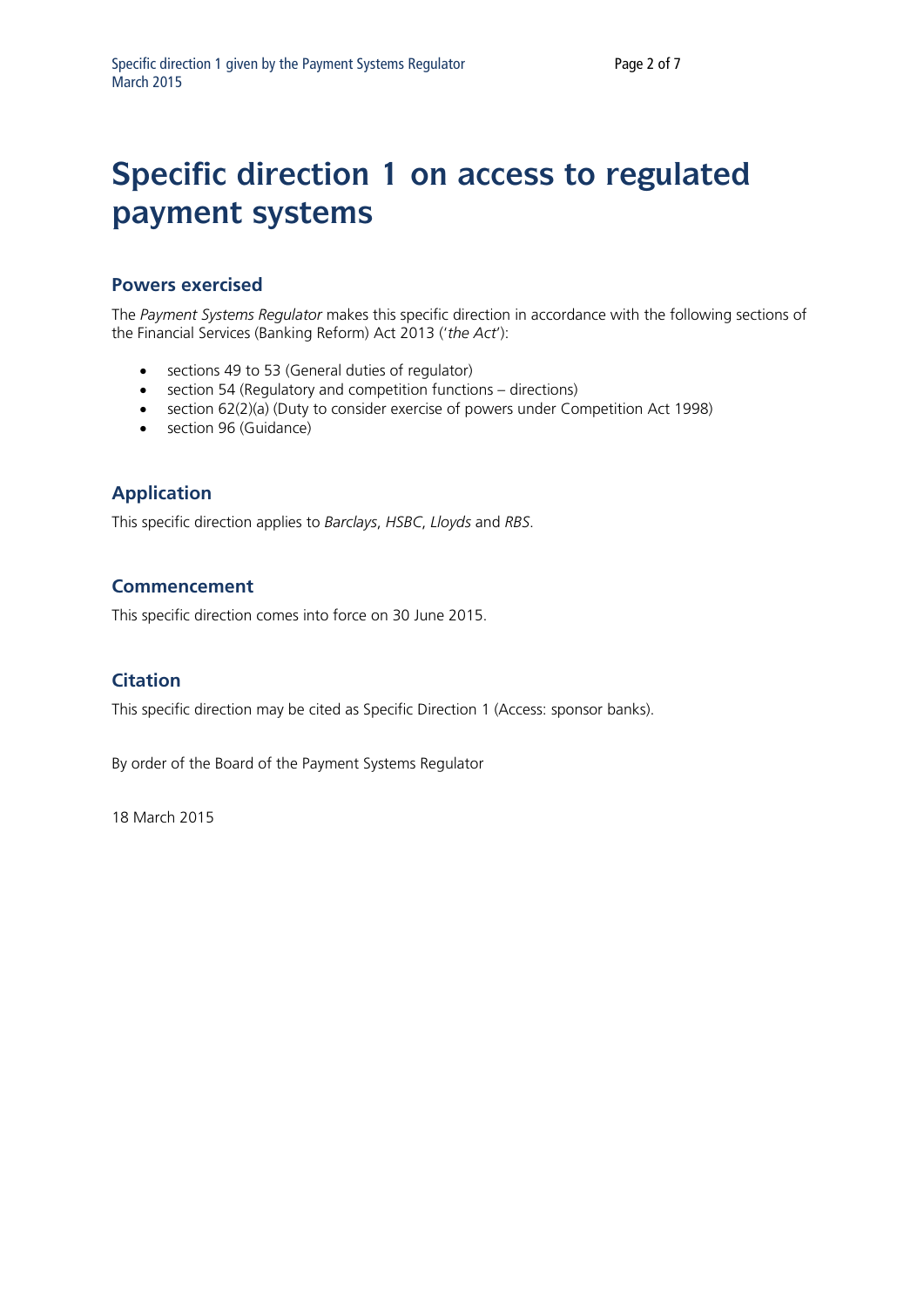## **Interpretations and definitions used within this specific direction on access to** *regulated payment systems*

## Specific Definitions

General Provision GP5 (Definitions) is incorporated into this specific direction and is to be read as directions under section 54 of the *Act* or as guidance under section 96 of the *Act*, as appropriate.

Words or expressions will have the meaning assigned to them in these specific definitions and in General Provision GP5 and, except where the context otherwise requires, other expressions have the meanings attributed to them in Part 5 and Schedules 4 and 5 of the *Act*.

| Barclays                          | Barclays PLC, and all companies and business owned or controlled by<br>Barclays PLC to the extent that they participate in a regulated<br>payment system and provide sponsor bank services, including but<br>not limited to Barclays Bank PLC and Barclays Bank                                                                                                  |
|-----------------------------------|------------------------------------------------------------------------------------------------------------------------------------------------------------------------------------------------------------------------------------------------------------------------------------------------------------------------------------------------------------------|
| <b>HSBC</b>                       | HSBC Holdings PLC, and all companies and business owned or<br>controlled by HSBC Holdings PLC to the extent that they participate<br>in a regulated payment system and provide sponsor bank services,<br>including but not limited to HSBC Bank PLC                                                                                                              |
| Lloyds                            | Lloyds Banking Group PLC, and all companies and business owned<br>or controlled by Lloyds Banking Group PLC to the extent that they<br>participate in a regulated payment system and provide sponsor bank<br>services, including but not limited to Lloyds Bank PLC, HBOS, Bank of<br>Scotland PLC and Halifax                                                   |
| major office                      | a sponsor bank's registered office or head office                                                                                                                                                                                                                                                                                                                |
| <b>RBS</b>                        | The Royal Bank of Scotland Group PLC, and all companies and<br>business owned or controlled by The Royal Bank of Scotland Group<br>PLC to the extent that they participate in a regulated payment<br>system and provide sponsor bank services, including but not limited<br>to The Royal Bank of Scotland, NatWest, National Westminster Bank<br>and Coutts & Co |
| sponsor bank                      | a payment service provider that has direct access to a regulated<br>payment system and provides indirect access to that system to other<br>payment service providers for the purpose of enabling the transfer of<br>funds within the United Kingdom                                                                                                              |
| sponsor bank eligibility criteria | the criteria that a payment service provider must meet to be eligible<br>for the supply of sponsor bank services                                                                                                                                                                                                                                                 |
| sponsor bank services             | services provided to a payment service provider or potential payment<br>service provider who is not a participant in a particular regulated<br>payment system to enable them to become and continue to be an<br>indirect payment service provider using that regulated payment<br>system                                                                         |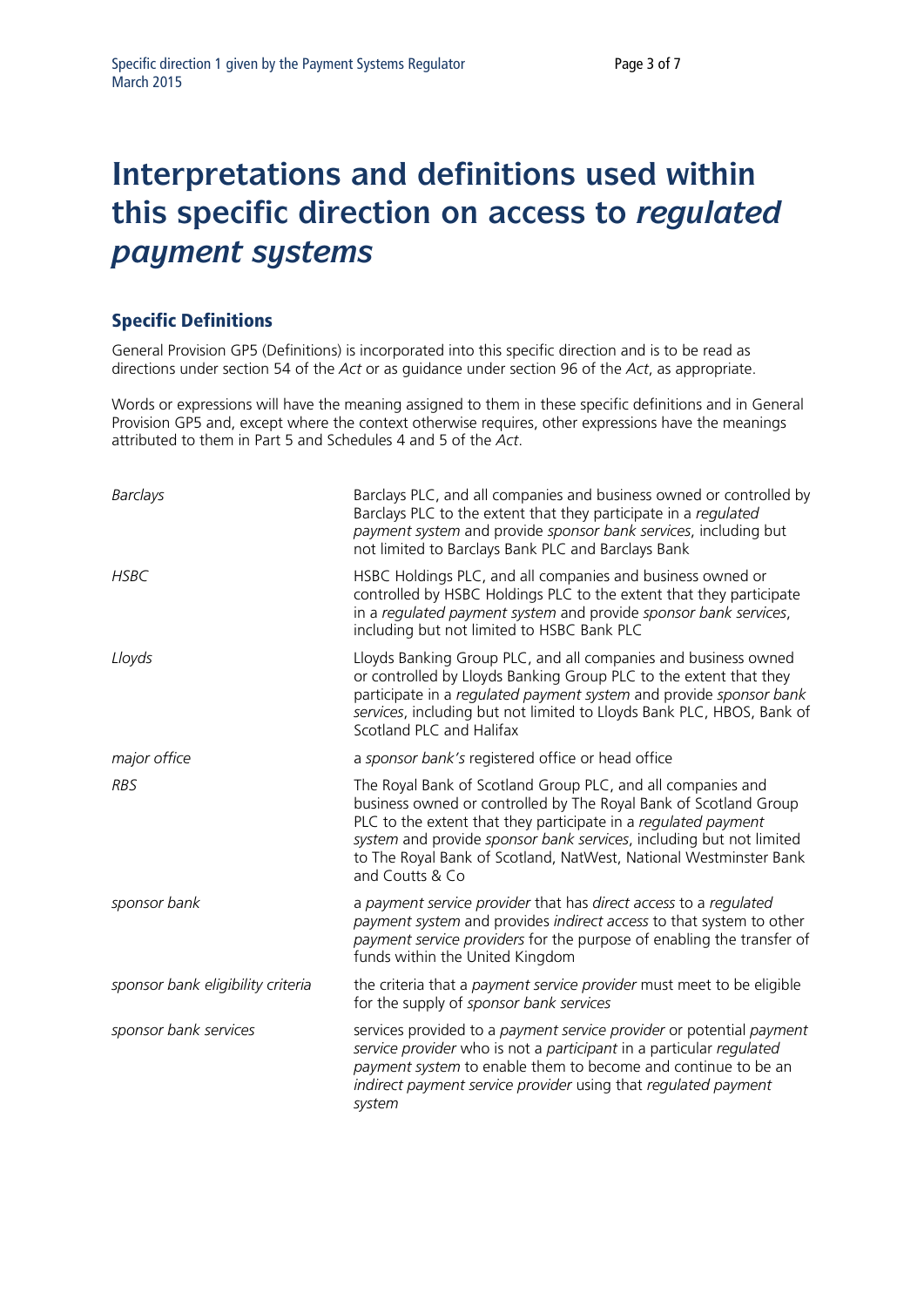### **Interpretation**

For the purpose of interpreting this specific direction:

- General Provisions GP1, GP2, GP3 and GP4 are incorporated into this specific direction and are to be read as directions under section 54 of the *Act* or as guidance under section 96 of the *Act*, as appropriate
- headings and titles shall be disregarded, and
- the Interpretation Act 1978 shall apply as if these directions were an Act of Parliament.

#### Guidance:

Specific directions are made under section 54 of the Financial Services (Banking Reform) Act 2013 (the *Act*) and guidance under section 96 of the *Act*.

Guidance, including in this section, appears in a separate box.

Breaching a specific direction is a compliance failure, which makes a *participant* liable for regulatory sanctions. Guidance, on the other hand, does not give rise to a binding obligation. Guidance may be used, among other things, to explain the implications of other provisions (such as specific directions), to indicate a possible means of compliance and to recommend a particular course of action. Guidance is generally used to throw light on a particular aspect of a regulatory requirement, not to be an exhaustive description of a *participant's* obligations. Guidance provides clarification about what is required under a specific direction, and sets out what the *Payment Systems Regulator* expects in terms of behaviours when complying with a specific direction.

A *participant* cannot be liable for a compliance failure merely because it has not followed guidance. Nor is there any presumption that departing from guidance is indicative of a breach of the relevant direction. However, if a *participant* acts in accordance with guidance in the circumstances contemplated by that guidance, then the *Payment Systems Regulator* will proceed as if that *participant* has complied with the aspects of the direction to which the guidance relates.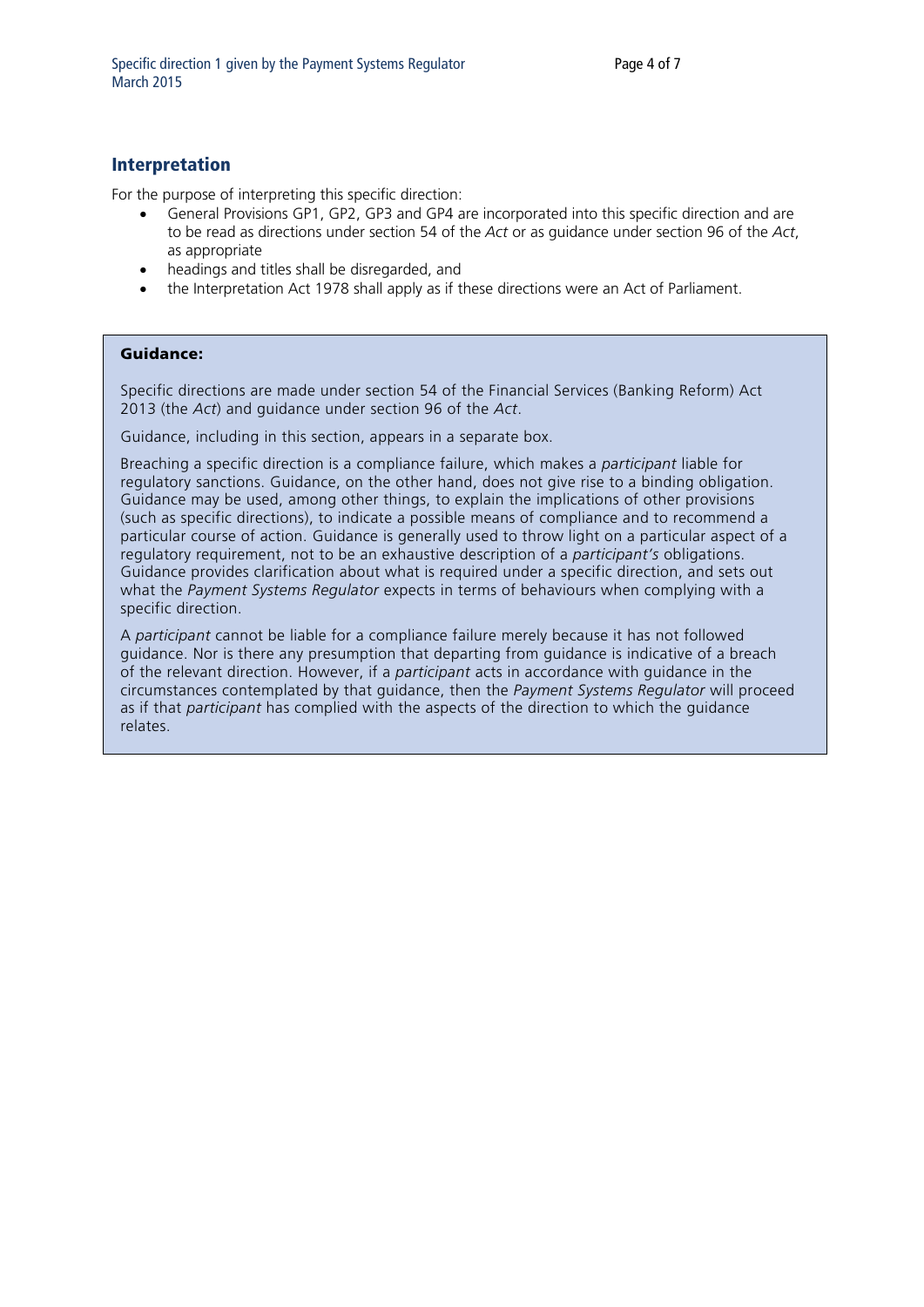# **Specific direction 1 (Access): sponsor banks**

1.1 This specific direction 1 requires each of *Barclays*, *HSBC*, *Lloyds* and *RBS* to take the specific actions set out below.

1.2 *Barclays*, *HSBC*, *Lloyds* and *RBS* must each publish clear and up-to-date information on its *sponsor bank services* in respect of access to, and use of, any *non-card regulated payment system* which is not *Northern Ireland Cheque Clearing* by an *indirect payment service provider*, in accordance with Specific Directions 1.3 and 1.4.

#### Guidance:

Barclays, HSBC, Lloyds and RBS, in their capacity as sponsor banks, make and receive payments using regulated payment systems as part of international correspondent banking relationships. For the purposes of this specific direction, the Payment Systems Regulator does not consider such relationships as falling within the definition of sponsor bank services.

The definition of indirect access includes services provided by sponsor banks to payment service providers, for the purposes of enabling those payment service providers to transfer funds on behalf of 'persons'. The reference to 'persons' refers to both individuals and business customers.

For the purpose of this specific direction, the definition of indirect payment service providers is a broad one which includes among others credit institutions, credit unions, payment institutions, electronic money institutions, regardless of whether they have a unique sort code or not.

For the purpose of this specific direction, the definition of sponsor bank services excludes services provided to payment service providers which are only for the purpose of transferring funds on their own behalf. Examples of such excluded services are:

- Services to firms such as utilities or retailers, which are used purely for corporate transactions such as receiving payments from customers and paying staff and suppliers.
- Services to *payment service providers* that have a corporate relationship with a bank solely for transactions such as paying staff and suppliers (i.e. services on their own behalf), and not for the purpose of transferring funds of behalf of other end customers.

Conversely, services provided to *payment service providers* by a *sponsor bank* for multiple purposes, which include services for the purpose of enabling the transfer of funds using a *regulated payment system* to persons who are not *participants* in the system, are **within** the scope of the definition of *sponsor bank services*.

Specific Direction 1.2 requires the provision of information on *sponsor bank services* in respect of access to, and use of, any *non-card regulated payment system* which is not *Northern Ireland Cheque Clearing*. For the avoidance of doubt, this means information on *indirect access* to the *Bacs*, *CHAPS*, *C&C*, *Faster Payments* and *LINK regulated payment systems* designated by HM Treasury.

1.3 The information published must include at least the following, in a clear, comprehensive and easily accessible form, for each of *Barclays*, *HSBC*, *Lloyds* and *RBS*:

a. its corporate name, *major office* address and contact details of an appropriate named contact person in relation to its *sponsor bank services*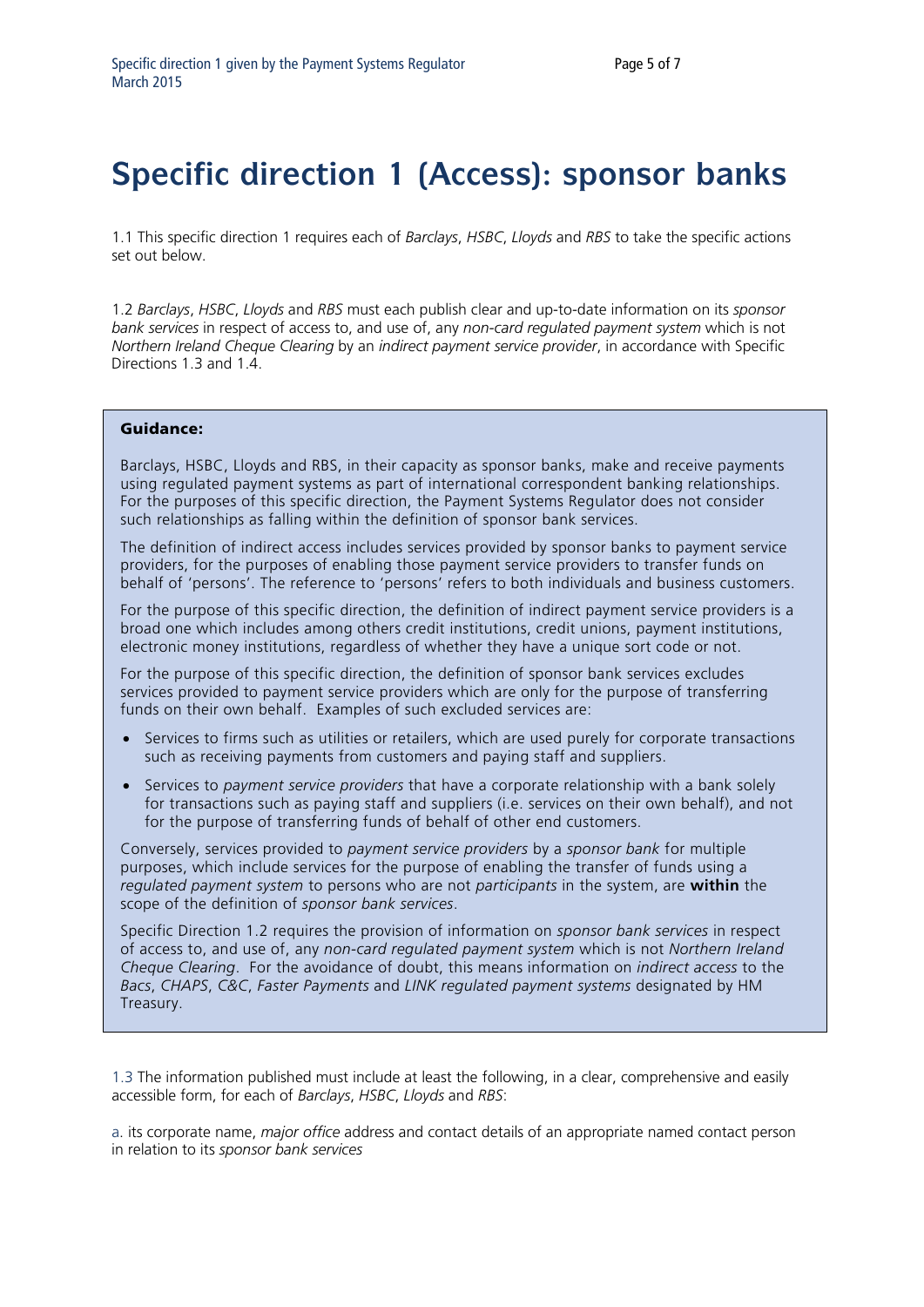b. a description of the *sponsor bank services* offered, including the relevant *regulated payment system(s)*  in relation to which the *sponsor bank services* are offered, and

c. details regarding any *sponsor bank eligibility criteria* an *indirect payment service provider* may be required to satisfy to obtain *sponsor bank services*.

1.4 Publication of the information means by providing at least the following:

a. a copy of such information in a prominent, easily accessible position on any relevant website operated or controlled by each of *Barclays*, *HSBC*, *Lloyds* and *RBS*

b. the *Payment Systems Regulator* with a link to the relevant website referred to in Specific Direction 1.4(a), and

c. a copy of such information to the *Payment Systems Regulator*.

1.5 This direction comes into effect on 30 June 2015.

#### Guidance:

#### **Which information about sponsor bank services?**

The sponsor bank services on which information must be provided include, but are not limited to, the following:

- a description of the terms and conditions for the provision of a bank account to be used to settle payments sent and received on behalf of the *indirect payment service providers'* customers
- a list and description of the *regulated payment systems* to which the *sponsor bank* offers *indirect access* and the services of each *regulated payment system* that *indirect payment service providers* can access, including a description of the connectivity options available to *indirect payment service providers* for sending and receiving payment instructions
- a description of the services offered for the provision of sort codes to *indirect payment service providers*, including in relation to unique sort codes and the transfer of unique sort codes between *sponsor banks* and in relation to which specific *regulated payment systems* such transfer is possible
- a description of any other services the *sponsor bank* views as being part of its wider *sponsor bank service* offering (e.g. access to branch network, payment message transformation services)
- a high level description of the types of transaction fees and other charges an *indirect payment service provider* can expect to pay for services provided, and the key elements of those fees and charges.

Specific Direction 1.2 does not require a *sponsor bank* to disclose specific price points or price ranges that it charges customers or other information which it reasonably considers to be commercially sensitive.